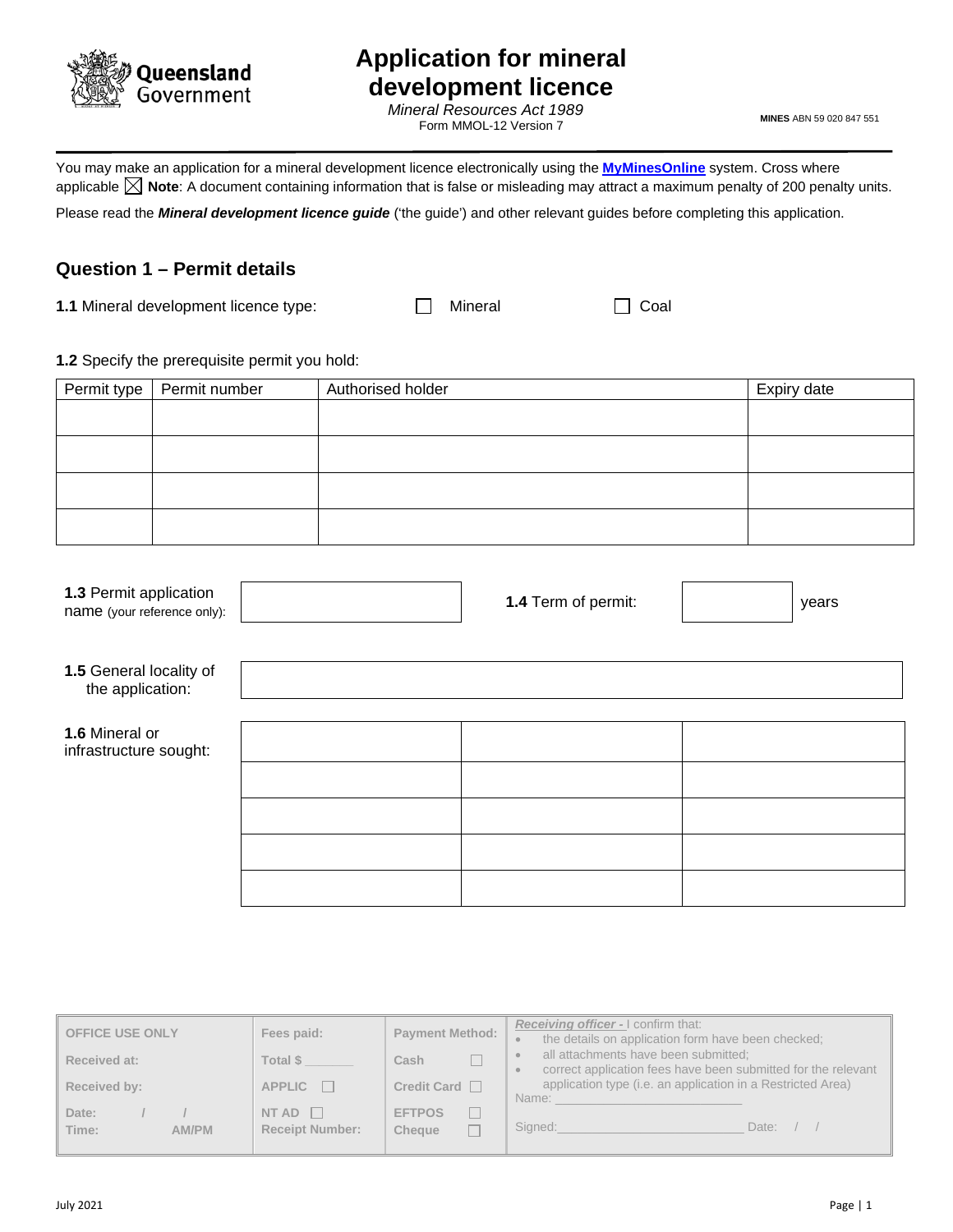#### **Question 2 – Permit holder details (if more than two holders provide a separate attachment)**

|  | 2.1 Authorised holder (Principal holder) |
|--|------------------------------------------|
|--|------------------------------------------|

| Company name /<br>surname:         |             |                     |           |      |
|------------------------------------|-------------|---------------------|-----------|------|
| Given name<br>(if individual):     |             | ACN/ARBN:           |           |      |
| Address:                           |             |                     |           |      |
|                                    |             |                     |           |      |
| Town/City:                         |             | State:              | Postcode: |      |
| Country:                           |             | Phone no.:          |           |      |
| Date of birth:<br>(if individual): |             |                     |           |      |
| Email:                             |             |                     |           |      |
|                                    | Sole tenant | Percentage holding: |           | $\%$ |

### **2.2 Other holders (if applicable)**

| Company name /<br>surname:<br>Given name<br>(if individual): |               |                     | ACN/ARBN:  |           |      |
|--------------------------------------------------------------|---------------|---------------------|------------|-----------|------|
| Address:                                                     |               |                     |            |           |      |
| Town/City:                                                   |               |                     | State:     | Postcode: |      |
| Country:                                                     |               |                     | Phone no.: |           |      |
| Date of birth:<br>(if individual):                           |               |                     |            |           |      |
| Email:                                                       |               |                     |            |           |      |
| Tenants in common                                            | Joint tenants | Percentage holding: |            |           | $\%$ |

#### **2.3 Disqualification**

Indicate if the applicant, or an associate of the applicant, identifies with any of the matters considered to be relevant to deciding whether an applicant may be disqualified under [section 196C\(2\)](https://www.legislation.qld.gov.au/view/html/inforce/current/act-2014-047#sec.196C) of the *Mineral and Energy Resources (Common Provisions) Act 2014* (MERCP Act)?

| ۷дς | חצ |
|-----|----|
|-----|----|

Note that it is an offence to provide false or misleading information.

*associate*, of an applicant for a prescribed matter, means either— (a) an entity the decision-maker for the prescribed matter considers is in a position to control or substantially influence the applicant's

affairs in connection with the prescribed resource authority the subject of the prescribed matter; or

(b) if the applicant is a body corporate—

(i) a director of the applicant; or

(ii) if the applicant is a subsidiary of another body corporate (the *parent company*)—

- (A) the parent company; or
- (B) a director of the parent company.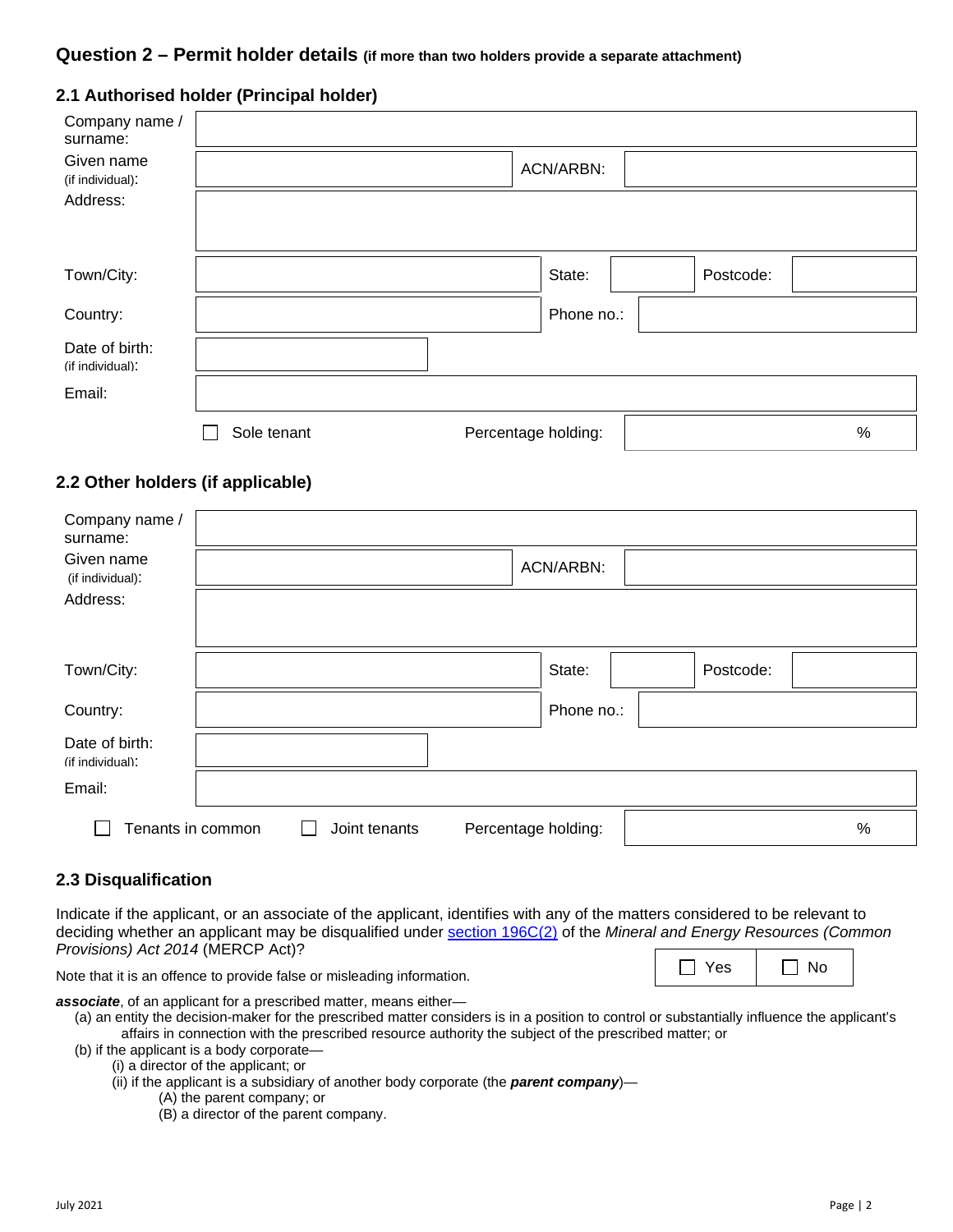#### **2.4 Authorised holder representative (authorised person to act as contact for this permit)**

| Name:                                                                                                                |                     |  |  |
|----------------------------------------------------------------------------------------------------------------------|---------------------|--|--|
| Contact:                                                                                                             |                     |  |  |
| Address:                                                                                                             |                     |  |  |
|                                                                                                                      |                     |  |  |
| Town/City:                                                                                                           | State:<br>Postcode: |  |  |
| Country:                                                                                                             | Phone no.:          |  |  |
| Email:                                                                                                               |                     |  |  |
|                                                                                                                      |                     |  |  |
| <b>Attachments required:</b>                                                                                         |                     |  |  |
| Proof of identity for each applicant (this includes individual and company certificate of registration)<br>$\bullet$ |                     |  |  |

- Letter of authority from all applicants for authorised holder representative to act on behalf of holders for this permit (not required if holder is an individual (not company) and representing themselves)
- If the applicant is a company, attach a document providing a list of directors and company secretary of the company (including dates of birth)
- Consent of all holders of prerequisite permit (not required if applicant is sole holder of prerequisite permits)
- Statement justifying the term you are applying for

### **Question 3 – Details of permit area**

**3.1** Size of area :  $\overline{\phantom{a}}$  | hectares

**3.2** Provide coordinates for reference

point:

*\*coordinates must be in latitude and longitude on GDA2020 datum* 

**Note: refer to section 183 of the Mineral Resources Act 1989 and Practice Direction 1/2016: Boundary identification for resource authorities for information on marking out boundary and description of application area**

| 3.3 Local authority: |  |
|----------------------|--|
|                      |  |
|                      |  |

#### **Internal boundary:**

**3.4** Is there an existing mining permit (or existing application for a mining permit) wholly within this new permit application?

 $\Box$ 

┑

□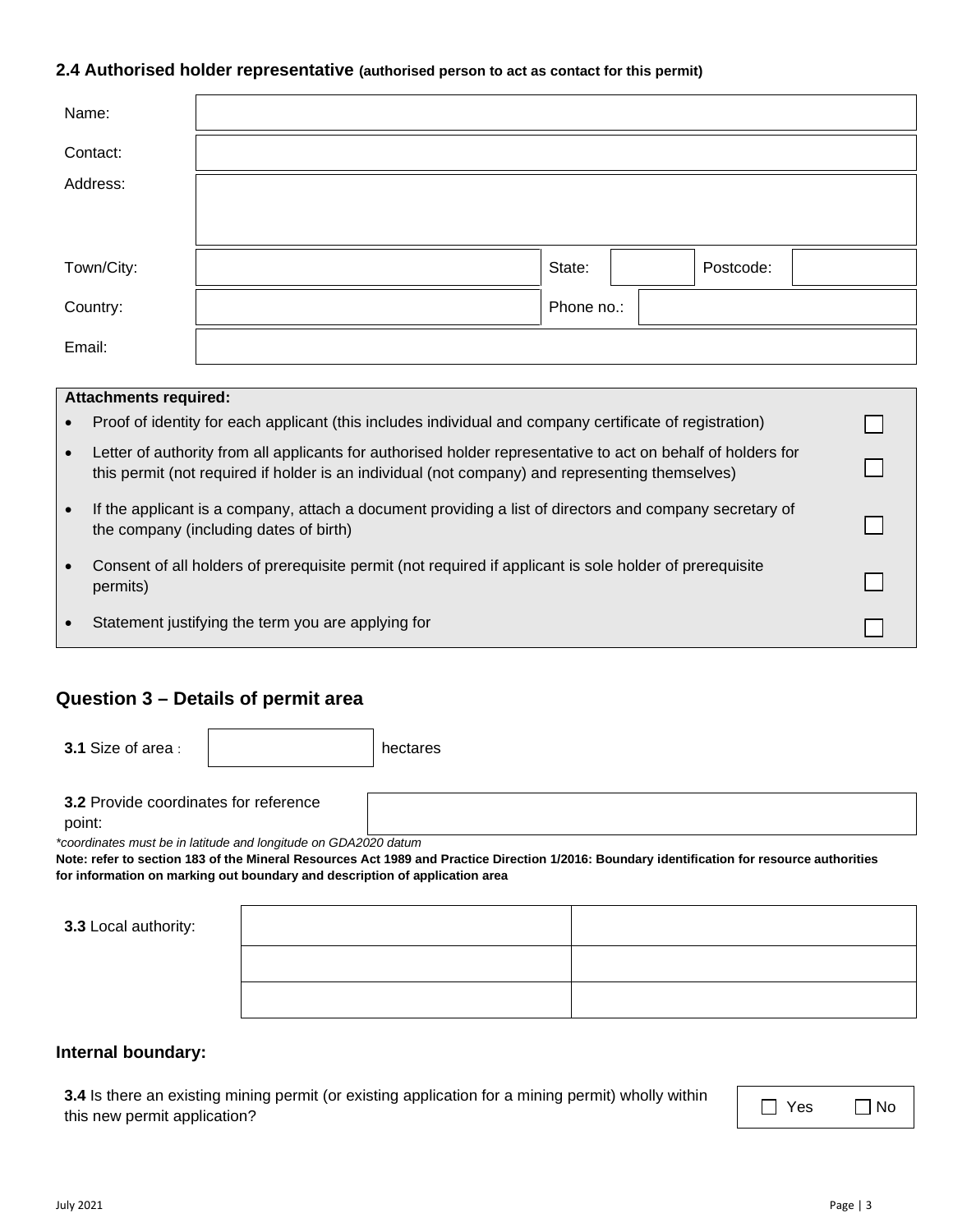If yes, specify the permit details:

| Permit type   Permit number | Authorised holder | Expiry date |
|-----------------------------|-------------------|-------------|
|                             |                   |             |
|                             |                   |             |
|                             |                   |             |
|                             |                   |             |

**3.5** Area description (include external and internal boundary description) by providing details below or provide an electronic shape file using the **Shape file templates** available on our website with the application form. Refer to *Shape file guide* for more information.

| Permit location, list coordinates of all corners as accurately as possible |       |                  |  |
|----------------------------------------------------------------------------|-------|------------------|--|
| Latitude                                                                   |       | Longitude        |  |
| 23° 51' 15.296"                                                            |       | 147° 30' 26.641" |  |
|                                                                            |       |                  |  |
|                                                                            |       |                  |  |
|                                                                            |       |                  |  |
|                                                                            |       |                  |  |
|                                                                            |       |                  |  |
|                                                                            |       |                  |  |
|                                                                            |       |                  |  |
|                                                                            |       |                  |  |
|                                                                            |       |                  |  |
|                                                                            |       |                  |  |
|                                                                            |       |                  |  |
|                                                                            |       |                  |  |
|                                                                            |       |                  |  |
|                                                                            |       |                  |  |
|                                                                            |       |                  |  |
|                                                                            |       |                  |  |
|                                                                            |       |                  |  |
| <b>Coordinates capture method</b>                                          |       |                  |  |
| <b>GPS device</b>                                                          |       |                  |  |
| Model/type of GPS unit                                                     |       |                  |  |
| Accuracy of GPS                                                            | $+/-$ | metres           |  |
| Other                                                                      |       |                  |  |
| eg. Derived from GeoResGlobe using a screen hit                            |       |                  |  |
|                                                                            |       |                  |  |
|                                                                            |       |                  |  |
|                                                                            |       |                  |  |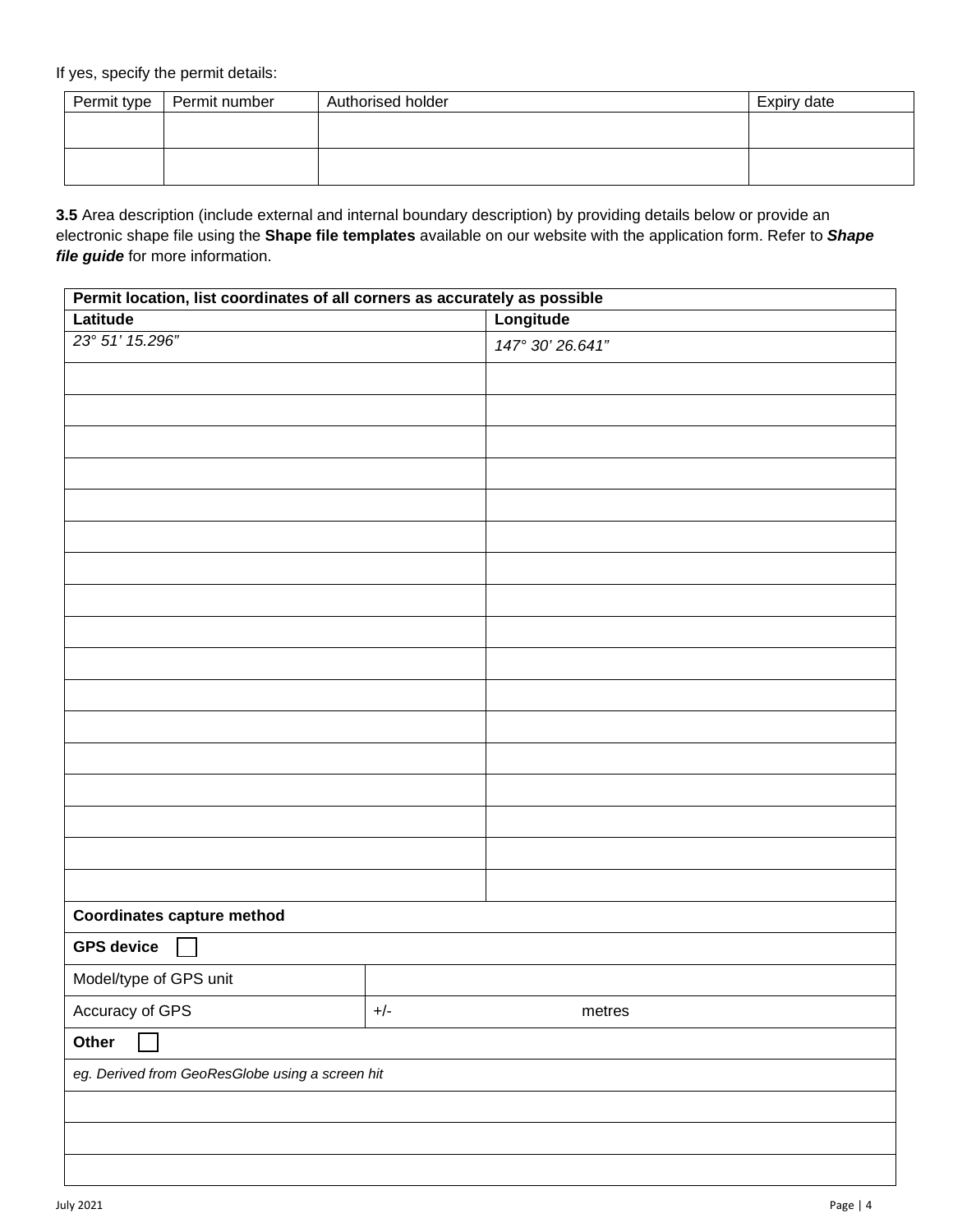#### **Access:**

| 3.6 Is access to the permit application by a designated road that is within or is abutting the | Yes | <b>No</b> |
|------------------------------------------------------------------------------------------------|-----|-----------|
| permit area?                                                                                   |     |           |

| 3.7 If yes - Provide the name of the dedicated road: |                  |
|------------------------------------------------------|------------------|
|                                                      | Go to question 4 |

**3.8 If no** - What is the width of access:  $\blacksquare$  Metres (two decimals)

**3.9** Provide any relevant information about the access including start and end points:

**3.10** - Access description - by providing details below or provide an electronic shape file using the **Shape file templates** available on our website with the application form. Refer to *Shape file guide* for more information.

| Latitude        | Longitude        |
|-----------------|------------------|
| 23° 51' 15.296" | 147° 30' 26.641" |
|                 |                  |
|                 |                  |
|                 |                  |
|                 |                  |
|                 |                  |
|                 |                  |
|                 |                  |
|                 |                  |
|                 |                  |
|                 |                  |
|                 |                  |
|                 |                  |

\*Attach as a separate list if insufficient space

#### **Attachments required:**

- Map of proposed permit area including external, internal boundary, access
- Provide any other supporting documents or graphic representation of the area e.g. photos
- Provide a statement justifying the area and shape of the application
- Provide information about any resource authorities and land parcel details that abut the boundary, for example *NE corner abuts NW corner of MC5646, western boundary abuts the eastern boundary of Lot 25 on RP143567*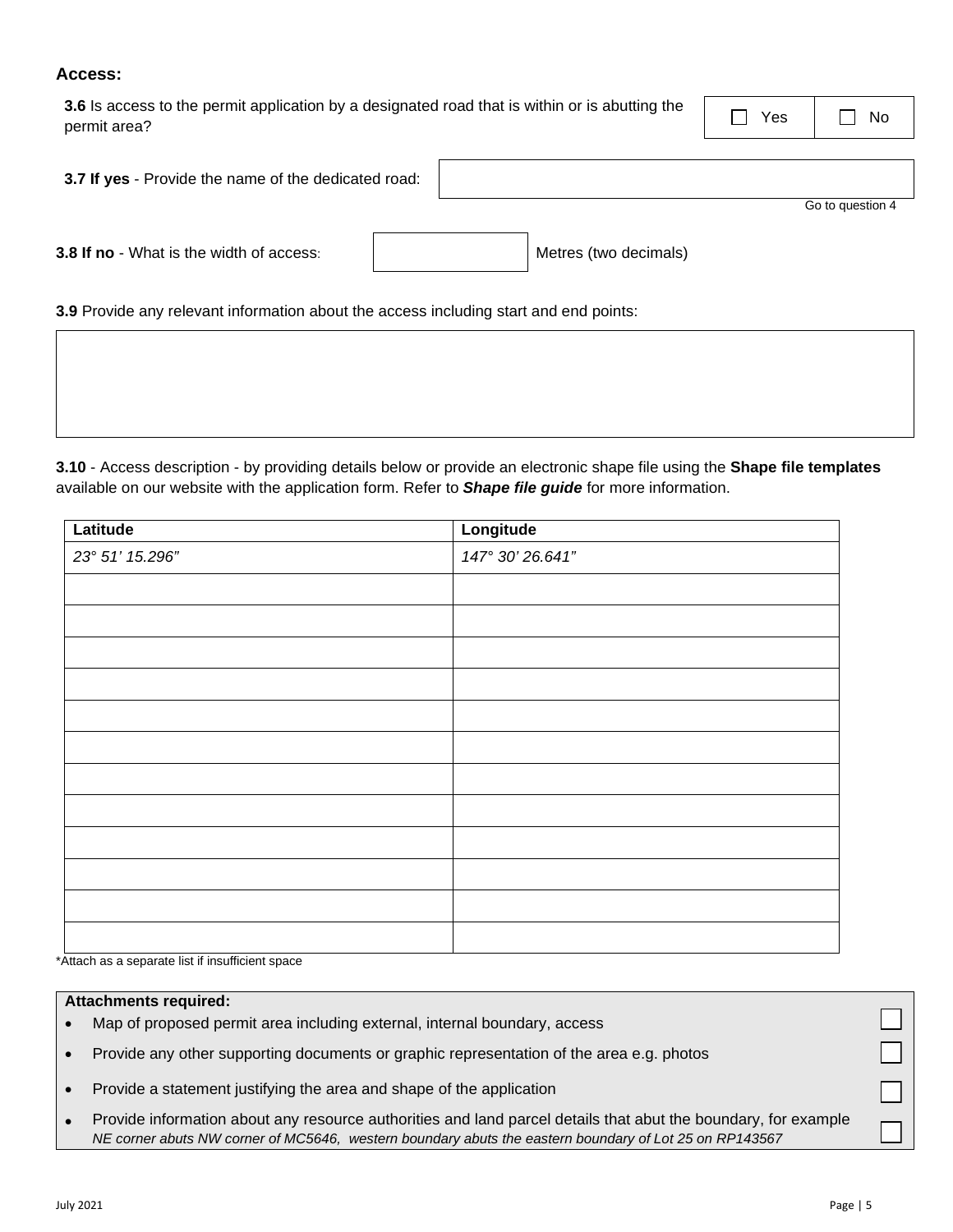# **Question 4 – Land information**

# **Land parcel details**

**4.1** Provide property details for all land parcels covered by the permit (including access) (add a separate page if insufficient space).

| Lot   | Plan     | <b>Tenure</b> | <b>Land Parcel name</b> | <b>Current usage</b> | Proposed<br>usage   | Landowner name | Landowner address                   | $\overline{\mathsf{s}}$<br>compensation<br>required?<br>Yes or No |
|-------|----------|---------------|-------------------------|----------------------|---------------------|----------------|-------------------------------------|-------------------------------------------------------------------|
| Eg. 1 | RP123123 | ${\sf FH}$    | Smith road              | Grazing              | Mining or<br>Access | J Smith        | 123 Brisbane Rd,<br><b>Brisbane</b> |                                                                   |
|       |          |               |                         |                      |                     |                |                                     | NA                                                                |
|       |          |               |                         |                      |                     |                |                                     |                                                                   |
|       |          |               |                         |                      |                     |                |                                     | NA                                                                |
|       |          |               |                         |                      |                     |                |                                     | <b>NA</b>                                                         |
|       |          |               |                         |                      |                     |                |                                     | <b>NA</b>                                                         |
|       |          |               |                         |                      |                     |                |                                     | NA                                                                |
|       |          |               |                         |                      |                     |                |                                     | NA                                                                |
|       |          |               |                         |                      |                     |                |                                     | <b>NA</b>                                                         |
|       |          |               |                         |                      |                     |                |                                     | <b>NA</b>                                                         |
|       |          |               |                         |                      |                     |                |                                     | NA                                                                |
|       |          |               |                         |                      |                     |                |                                     | NA                                                                |
|       |          |               |                         |                      |                     |                |                                     | NA                                                                |
|       |          |               |                         |                      |                     |                |                                     | <b>NA</b>                                                         |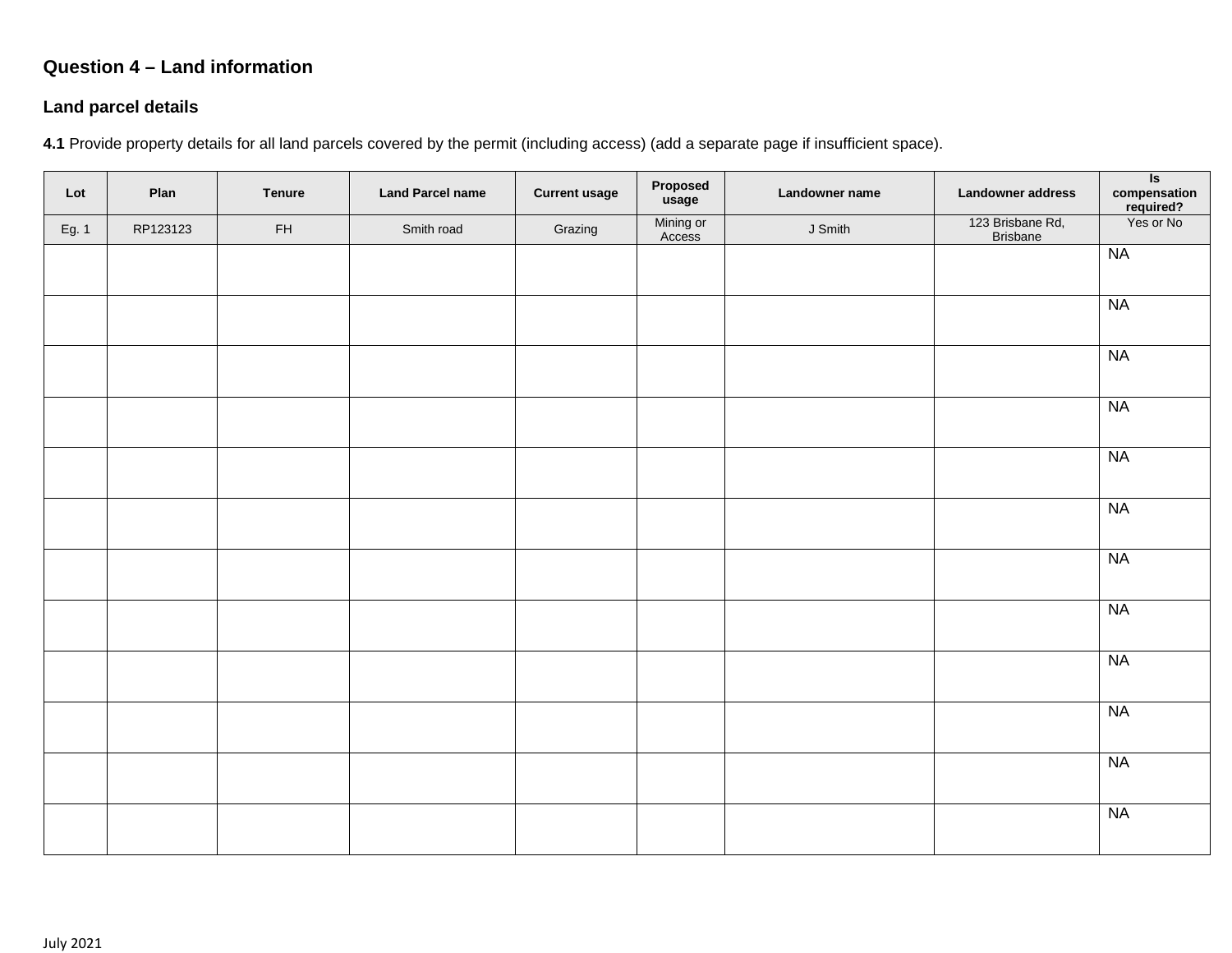#### **Restricted land**

**4.2** Are there any permanent buildings/relevant features within the application area or within the prescribed distances laterally of the boundary?

*(Refer to the Land access provisions in the Mineral and Energy Resources (Common Provisions) Act 2014 for more information)*

**4.3 If yes -** Describe the permanent building or relevant structures

**4.4** Do you have written consent from the owner of the land with permanent buildings or relevant structures?  $\Box$  No

#### **Attachments required:**

If yes to 4.4 - Consent from the owner of land

#### **Reserve land**

**4.5** Is the application area within the surface of reserve land?

#### **Overlapping permits**

**4.6** Specify any production or exploration permits overlapping with the application area\*

| Expiry date                                                                                                                    |
|--------------------------------------------------------------------------------------------------------------------------------|
|                                                                                                                                |
|                                                                                                                                |
|                                                                                                                                |
|                                                                                                                                |
|                                                                                                                                |
|                                                                                                                                |
|                                                                                                                                |
|                                                                                                                                |
| $\mathbf{r}$ , and $\mathbf{r}$ , and $\mathbf{r}$ , and $\mathbf{r}$ , and $\mathbf{r}$ , and $\mathbf{r}$ , and $\mathbf{r}$ |

*\*This applies to: exploration permit, mineral development licence, mining claim, mining lease, authority to prospect, petroleum lease, geothermal exploration permit, geothermal lease.*

#### **Conditional surrender**

**4.7** Are you seeking to surrender a granted mineral development licence in favour of whole or part of this application?

**4.8 If yes -** Specify the mineral development licence details:

| Permit type | Permit number | Authorised holder | Expiry date |
|-------------|---------------|-------------------|-------------|
|             |               |                   |             |
|             |               |                   |             |
|             |               |                   |             |
|             |               |                   |             |

| <b>Attachments required:</b>        |  |
|-------------------------------------|--|
| Rationale for conditional surrender |  |

| ρç<br>_______ | ı<br>N٥<br>-<br>______ |
|---------------|------------------------|
|---------------|------------------------|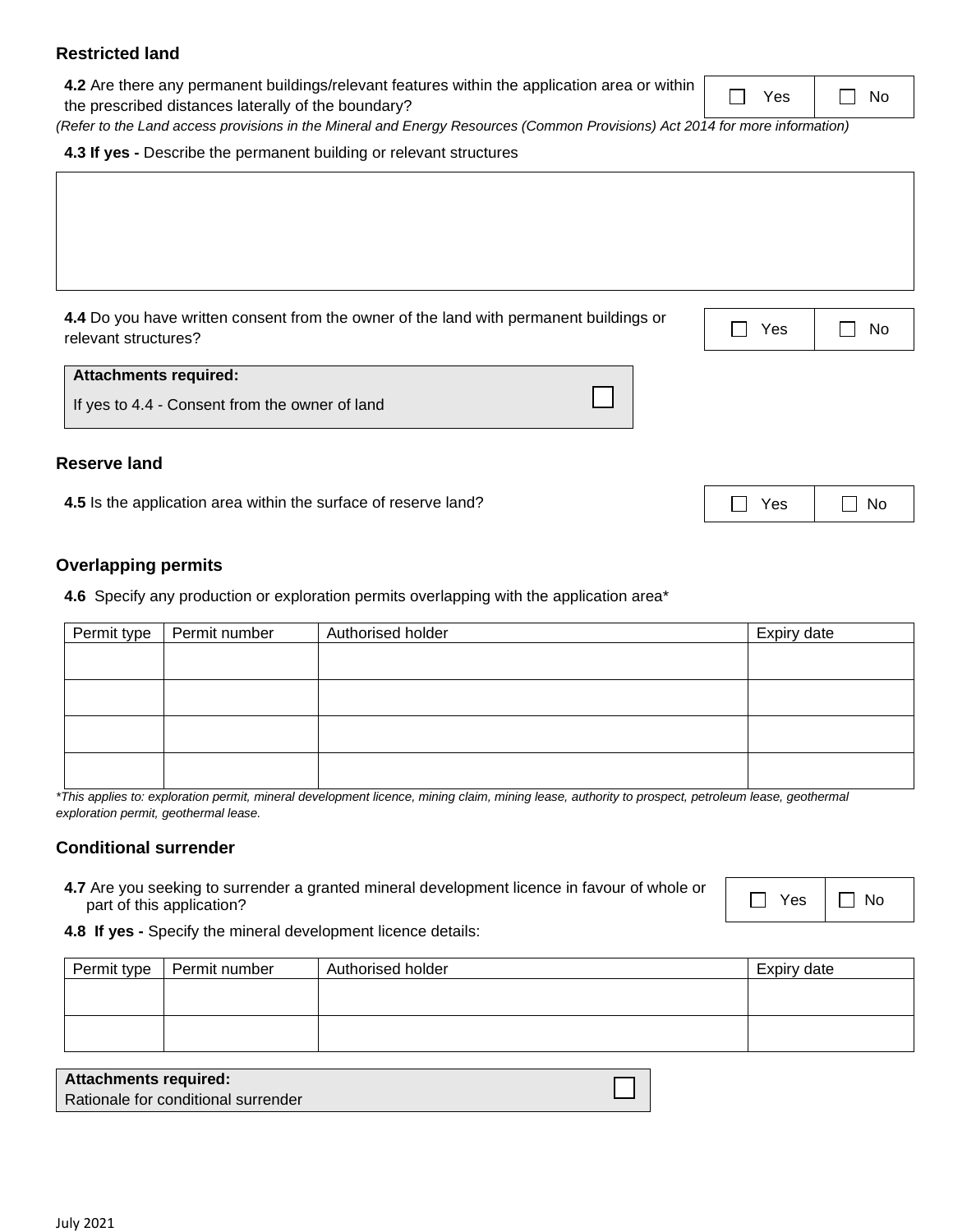# **Question 5 – Environmental authority**

Please submit the relevant Environmental Authority (EA) application with the Department of Environment and Science (DES) via Online Services. For more information on DES' online system or if you have not registered please visit the DES [website](https://www.business.qld.gov.au/running-business/environment/online-services) [https://www.business.qld.gov.au/running-business/environment/online-services.](https://www.business.qld.gov.au/running-business/environment/online-services) Alternatively you can access environmental forms online from [https://www.business.qld.gov.au/running-business/environment/licences-permits/forms](https://www.business.qld.gov.au/running-business/environment/licences-permits/forms-fees)[fees](https://www.business.qld.gov.au/running-business/environment/licences-permits/forms-fees) and lodge at a DES office.

The resource authority may not be decided until the EA has been issued. You will also need to ensure you are a Registered Suitable Operator under the *Environmental Protection Act 1994*. More information available from <https://environment.des.qld.gov.au/licences-permits/suitable-operators/>

# **Question 6 – Native title**

Please ensure that you have read and understood the *Guide to the native title process* and supporting policies

**6.1** Please elect which native title process you wish to undertake.

| <b>Option 1</b> | Excluded                                                                                                                    | No native title process is required as I have determined that less than 10%<br>of the permits area is native title land. I understand that the area subject to<br>native title will be excluded from the permits area. | $\overline{(Go \text{ to } Q7)}$ |
|-----------------|-----------------------------------------------------------------------------------------------------------------------------|------------------------------------------------------------------------------------------------------------------------------------------------------------------------------------------------------------------------|----------------------------------|
|                 |                                                                                                                             | Advertising cost required                                                                                                                                                                                              |                                  |
| <b>Option 2</b> | Expedited *                                                                                                                 | Wholly within a determined native title claim – No advertising cost required                                                                                                                                           |                                  |
|                 |                                                                                                                             | Advertising cost required                                                                                                                                                                                              |                                  |
| <b>Option 3</b> | Expedited * and<br>ILUA (existing, private                                                                                  | Name:<br>or                                                                                                                                                                                                            |                                  |
|                 | or state ILUA)                                                                                                              | Number:                                                                                                                                                                                                                |                                  |
|                 |                                                                                                                             | Wholly within a determined native title claim - No advertising cost required                                                                                                                                           |                                  |
|                 |                                                                                                                             | Advertising cost required                                                                                                                                                                                              |                                  |
| <b>Option 4</b> | Right to negotiate                                                                                                          | Wholly within a determined native title claim - No advertising cost required                                                                                                                                           |                                  |
| <b>Option 5</b> | Right to negotiate and<br>ILUA (existing, private                                                                           | Advertising cost required<br>Requires monthly updates be submitted to the department (for new private<br>ILUA)                                                                                                         |                                  |
|                 | or state ILUA)                                                                                                              | Wholly within a determined native title claim - No advertising cost required                                                                                                                                           |                                  |
| Option 6        | <b>New Private ILUA</b>                                                                                                     | Requires monthly updates be submitted to the department                                                                                                                                                                | $\overline{(Go \text{ to } Q7)}$ |
| <b>Option 7</b> | Opt into existing private<br><b>ILUA</b>                                                                                    | Name:<br>or<br>Number:                                                                                                                                                                                                 | (Go to Q7)                       |
| <b>Option 8</b> | State ILUA                                                                                                                  | Name:                                                                                                                                                                                                                  | (Go to Q7)                       |
|                 | <b>Attachments required:</b><br>Private ILUA or extract of private ILUA (Option 3,5)<br>Opt in deed for ILUA (Option 3,5,6) | Right to negotiate submission (template available on Departments website)                                                                                                                                              |                                  |

If you have selected an **expedited** process please confirm the following statements:

I agree that no activities that cause major ground disturbance will be undertaken on this permit e.g. bulk sampling. I agree to and accept to the *Native title protection conditions*.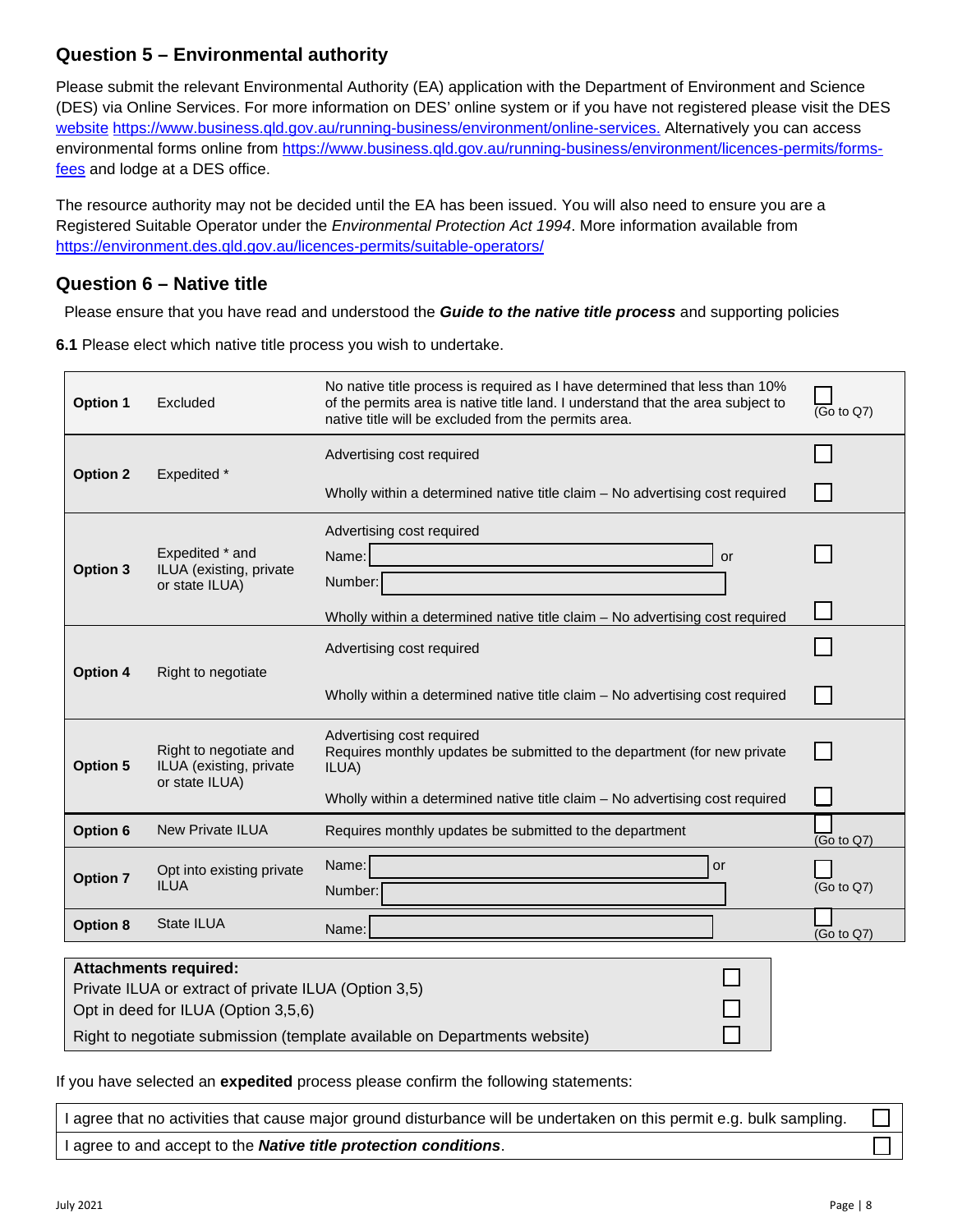If you have elected to undertake a native title option that requires advertising, please select which advertising method you wish to undertake from one of the options below:

Multiple advertisement (batched advertising) \$1000.00

Single advertisement \$3000.00

I agree to my application being advertised with the expedited or right to negotiate native title process \*

*\* The advertising fee should be attached to this application. The department will provide you a copy of the advertisement prior to publication. Any overpayment will be refunded by the Department.*

# **Question 7 – Work program**

Complete the **work program template** with details of activities to be undertaken including expenditure for the term you are applying for. A template is available online which you can complete and attach to this application, or complete all sections below. (A list of the **exploration work program disciplines and activities** can be viewed in the EP user guide).

| Year | <b>Discipline</b>                                                             | <b>Activity</b>                                                                           | <b>Total</b><br>quantity                            | Number of<br>units<br>(if appropriate)        | <b>Scale</b>                                                          | <b>Total</b><br>cost |
|------|-------------------------------------------------------------------------------|-------------------------------------------------------------------------------------------|-----------------------------------------------------|-----------------------------------------------|-----------------------------------------------------------------------|----------------------|
|      | (e.g. Desktop studies,<br>mapping, remote sensing,<br>geochemistry, drilling) | (e.g. Gravity data reprocessing,<br>soil sampling, types of drilling<br>(diamond, hammer) | (e.g. Days,<br>meters, samples,<br>line kilometres) | (e.g. Holes, lines)                           | (Ground base<br>regional,<br>prospecting,<br>airborne<br>prospecting) | \$10,000             |
| 1.   |                                                                               |                                                                                           |                                                     |                                               |                                                                       |                      |
|      |                                                                               |                                                                                           |                                                     |                                               |                                                                       |                      |
|      |                                                                               |                                                                                           |                                                     |                                               |                                                                       |                      |
|      |                                                                               |                                                                                           |                                                     |                                               |                                                                       |                      |
|      |                                                                               |                                                                                           |                                                     |                                               |                                                                       |                      |
| Year | <b>Discipline</b>                                                             | <b>Activity</b>                                                                           | <b>Total</b><br>quantity                            | <b>Number of</b><br>units<br>(if appropriate) | <b>Scale</b>                                                          | <b>Total</b><br>cost |
| 2.   |                                                                               |                                                                                           |                                                     |                                               |                                                                       |                      |
|      |                                                                               |                                                                                           |                                                     |                                               |                                                                       |                      |
|      |                                                                               |                                                                                           |                                                     |                                               |                                                                       |                      |
|      |                                                                               |                                                                                           |                                                     |                                               |                                                                       |                      |
|      |                                                                               |                                                                                           |                                                     |                                               |                                                                       |                      |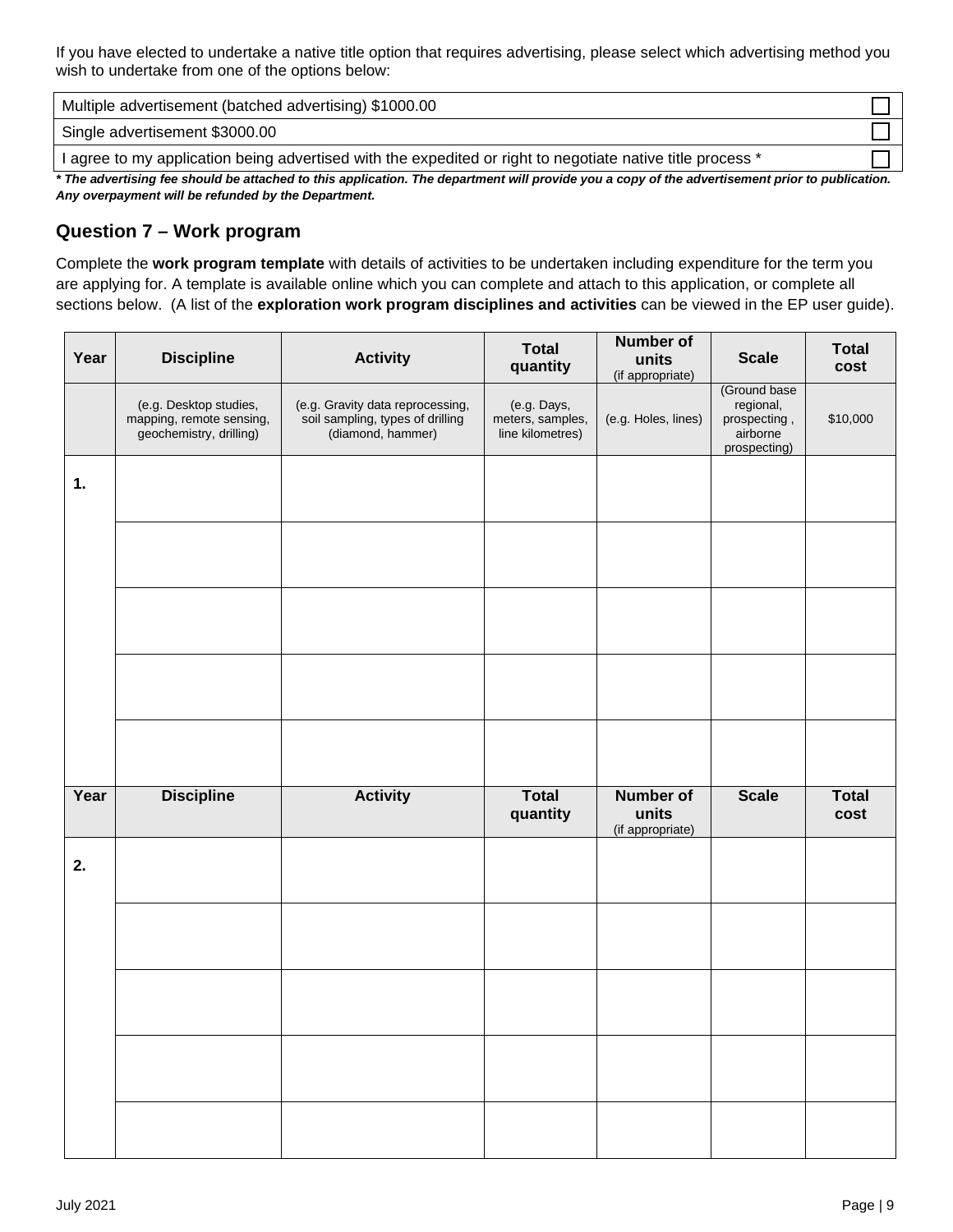| Year | <b>Discipline</b> | <b>Activity</b> | <b>Total</b><br>quantity | <b>Number of</b><br>units<br>(if appropriate) | <b>Scale</b> | <b>Total cost</b> |
|------|-------------------|-----------------|--------------------------|-----------------------------------------------|--------------|-------------------|
| 3.   |                   |                 |                          |                                               |              |                   |
|      |                   |                 |                          |                                               |              |                   |
|      |                   |                 |                          |                                               |              |                   |
|      |                   |                 |                          |                                               |              |                   |
|      |                   |                 |                          |                                               |              |                   |
| Year | <b>Discipline</b> | <b>Activity</b> | <b>Total</b><br>quantity | <b>Number of</b><br>units<br>(if appropriate) | <b>Scale</b> | <b>Total cost</b> |
| 4.   |                   |                 |                          |                                               |              |                   |
|      |                   |                 |                          |                                               |              |                   |
|      |                   |                 |                          |                                               |              |                   |
|      |                   |                 |                          |                                               |              |                   |
|      |                   |                 |                          |                                               |              |                   |
| Year | <b>Discipline</b> | <b>Activity</b> | <b>Total</b><br>quantity | <b>Number of</b><br>units<br>(if appropriate) | <b>Scale</b> | <b>Total cost</b> |
| 5.   |                   |                 |                          |                                               |              |                   |
|      |                   |                 |                          |                                               |              |                   |
|      |                   |                 |                          |                                               |              |                   |
|      |                   |                 |                          |                                               |              |                   |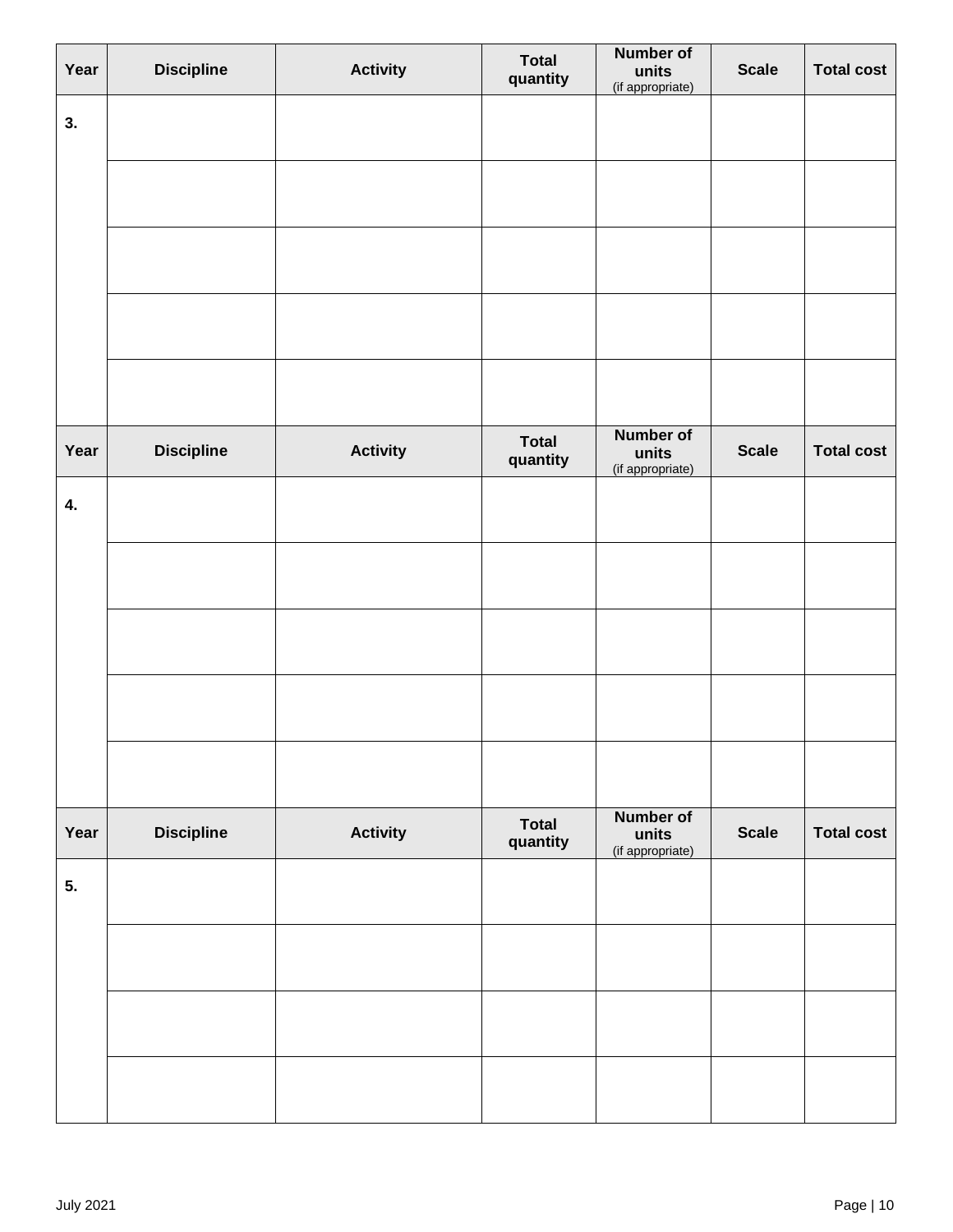### **Attachments required:**

Rationale for the work program

Resource statement - identifying the resources within the proposed area, relevant maps and cross sections, exploration results and supporting documents

# **Question 8 – Financial and technical capability**

Please tick one of the below statements and attach the required financial and technical documents and statements according to your exploration and mining history.

| I/we have more than five (5) years history in<br>Queensland with a good compliance record. | I/we have less than five (5) years compliance and<br>history in Queensland or do not wish to rely on<br>my/our history. |
|--------------------------------------------------------------------------------------------|-------------------------------------------------------------------------------------------------------------------------|
| <b>Financial information:</b><br>Financial capability statement                            | <b>Financial information:</b>                                                                                           |
|                                                                                            | Financial capability statement                                                                                          |
| Details of other financial commitments in relation to<br>activity in Queensland            | Supporting evidence                                                                                                     |
|                                                                                            | Details of other financial commitments in relation to activity<br>in Queensland                                         |
| <b>Technical information:</b>                                                              | <b>Technical information:</b>                                                                                           |
| Technical capability statement                                                             | Technical capability statement                                                                                          |
| Details of other human / technical resource commitments                                    | Details of other human / technical resource commitments                                                                 |
| in relation to activity in Queensland                                                      | in relation to activity in Queensland                                                                                   |
| Third party declaration (if a third party is providing<br>resources for your program)      | Third party declaration (if a third party is providing<br>resources for your program)                                   |

# **Question 9 – Obligations and declaration**

**WARNING:** Giving false or misleading information is a serious offence.

- I have read and understood the *Mineral development licence and other relevant guides*.
- I understand my obligations as an applicant/holder for a mineral development licence.
- I have truthfully declared all relevant details requested of me in this application.
- If any part of this form has been completed with the assistance of another person, I declare that the information as set down is true and correct and has been included with my full knowledge, consent and understanding.

| Print name: | Signature: |  |
|-------------|------------|--|
| Position:   | Date:      |  |
| Company:    |            |  |

 $\Box$ 

П